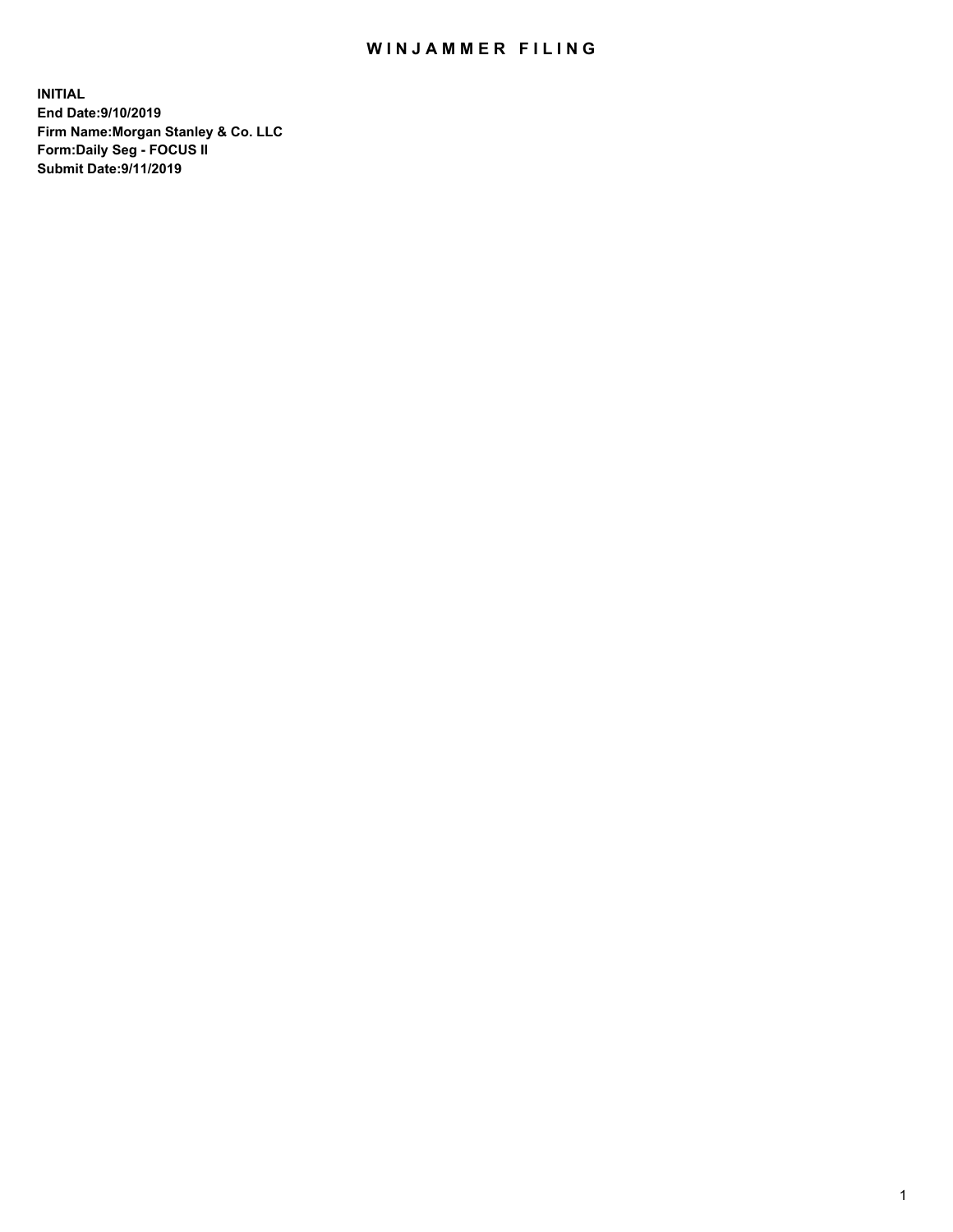**INITIAL End Date:9/10/2019 Firm Name:Morgan Stanley & Co. LLC Form:Daily Seg - FOCUS II Submit Date:9/11/2019 Daily Segregation - Cover Page**

| Name of Company                                                                                                                                                                                                                                                                                                               | Morgan Stanley & Co. LLC                                    |
|-------------------------------------------------------------------------------------------------------------------------------------------------------------------------------------------------------------------------------------------------------------------------------------------------------------------------------|-------------------------------------------------------------|
| <b>Contact Name</b>                                                                                                                                                                                                                                                                                                           | <b>Ikram Shah</b>                                           |
| <b>Contact Phone Number</b>                                                                                                                                                                                                                                                                                                   | 212-276-0963                                                |
| <b>Contact Email Address</b>                                                                                                                                                                                                                                                                                                  | Ikram.shah@morganstanley.com                                |
| FCM's Customer Segregated Funds Residual Interest Target (choose one):<br>a. Minimum dollar amount: ; or<br>b. Minimum percentage of customer segregated funds required:% ; or<br>c. Dollar amount range between: and; or<br>d. Percentage range of customer segregated funds required between:% and%.                        | 235,000,000<br><u>0</u><br><u>00</u><br>0 <sup>0</sup>      |
| FCM's Customer Secured Amount Funds Residual Interest Target (choose one):<br>a. Minimum dollar amount: ; or<br>b. Minimum percentage of customer secured funds required:%; or<br>c. Dollar amount range between: and; or<br>d. Percentage range of customer secured funds required between:% and%.                           | 140,000,000<br><u>0</u><br>0 <sub>0</sub><br>0 <sub>0</sub> |
| FCM's Cleared Swaps Customer Collateral Residual Interest Target (choose one):<br>a. Minimum dollar amount: ; or<br>b. Minimum percentage of cleared swaps customer collateral required:%; or<br>c. Dollar amount range between: and; or<br>d. Percentage range of cleared swaps customer collateral required between:% and%. | 92,000,000<br><u>0</u><br>0 Q<br>00                         |

Attach supporting documents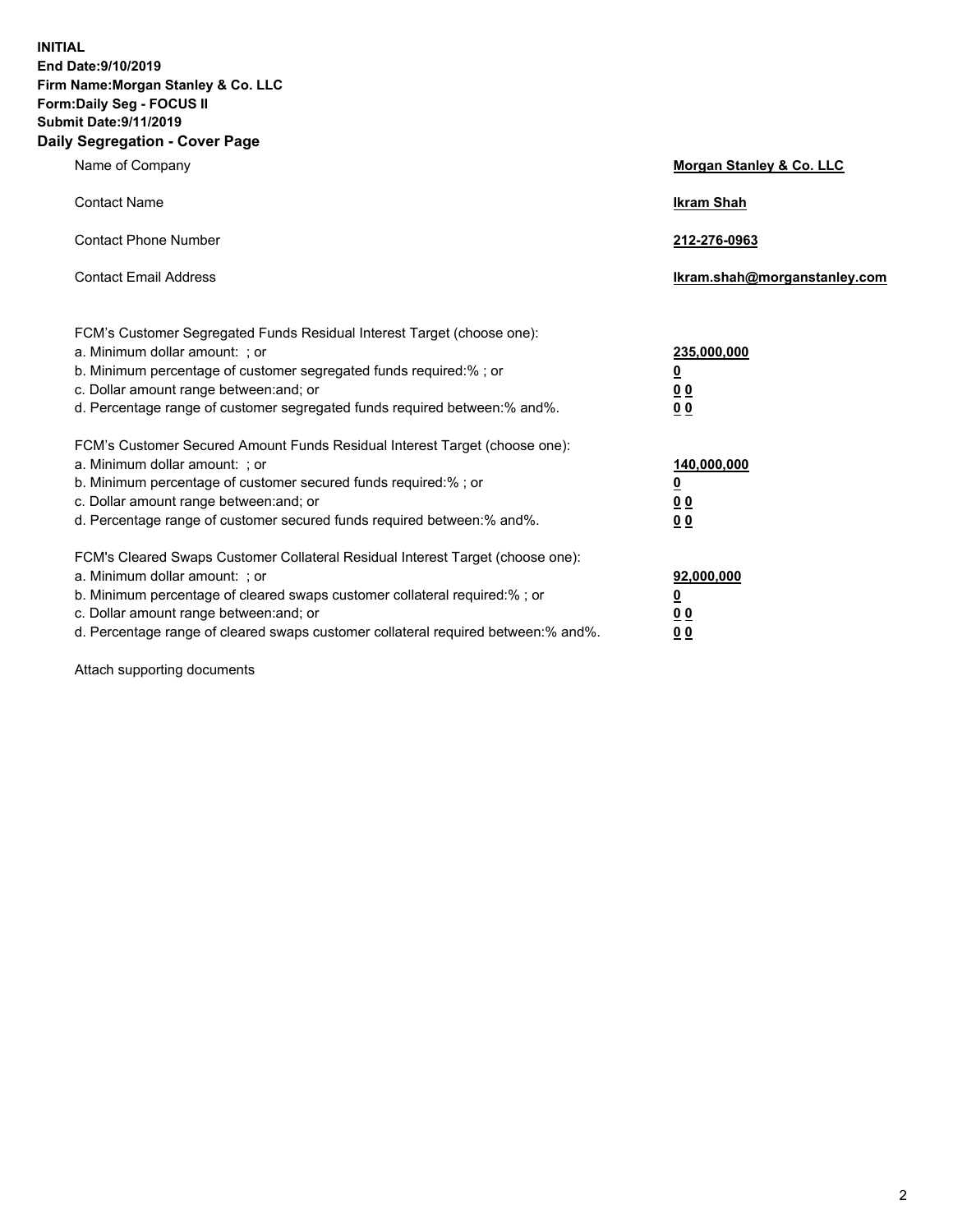## **INITIAL End Date:9/10/2019 Firm Name:Morgan Stanley & Co. LLC Form:Daily Seg - FOCUS II Submit Date:9/11/2019 Daily Segregation - Secured Amounts**

Foreign Futures and Foreign Options Secured Amounts Amount required to be set aside pursuant to law, rule or regulation of a foreign government or a rule of a self-regulatory organization authorized thereunder 1. Net ledger balance - Foreign Futures and Foreign Option Trading - All Customers A. Cash **2,841,820,012** [7315] B. Securities (at market) **2,311,973,455** [7317] 2. Net unrealized profit (loss) in open futures contracts traded on a foreign board of trade **193,939,878** [7325] 3. Exchange traded options a. Market value of open option contracts purchased on a foreign board of trade **32,479,767** [7335] b. Market value of open contracts granted (sold) on a foreign board of trade **-34,811,406** [7337] 4. Net equity (deficit) (add lines 1. 2. and 3.) **5,345,401,706** [7345] 5. Account liquidating to a deficit and account with a debit balances - gross amount **74,373,906** [7351] Less: amount offset by customer owned securities **-73,981,571** [7352] **392,335** [7354] 6. Amount required to be set aside as the secured amount - Net Liquidating Equity Method (add lines 4 and 5) 7. Greater of amount required to be set aside pursuant to foreign jurisdiction (above) or line 6. FUNDS DEPOSITED IN SEPARATE REGULATION 30.7 ACCOUNTS 1. Cash in banks A. Banks located in the United States **639,016,818** [7500] B. Other banks qualified under Regulation 30.7 **453,850,095** [7520] **1,092,866,913** 2. Securities A. In safekeeping with banks located in the United States **423,822,471** [7540] B. In safekeeping with other banks qualified under Regulation 30.7 **0** [7560] **423,822,471** [7570] 3. Equities with registered futures commission merchants A. Cash **8,273,714** [7580] B. Securities **0** [7590] C. Unrealized gain (loss) on open futures contracts **1,213,448** [7600] D. Value of long option contracts **0** [7610] E. Value of short option contracts **0** [7615] **9,487,162** [7620] 4. Amounts held by clearing organizations of foreign boards of trade A. Cash **0** [7640] B. Securities **0** [7650] C. Amount due to (from) clearing organization - daily variation **0** [7660] D. Value of long option contracts **0** [7670] E. Value of short option contracts **0** [7675] **0** [7680] 5. Amounts held by members of foreign boards of trade A. Cash **1,933,503,469** [7700] B. Securities **1,888,150,984** [7710] C. Unrealized gain (loss) on open futures contracts **192,726,431** [7720] D. Value of long option contracts **32,479,767** [7730] E. Value of short option contracts **-34,811,406** [7735] **4,012,049,245** 6. Amounts with other depositories designated by a foreign board of trade **0** [7760] 7. Segregated funds on hand **0** [7765] 8. Total funds in separate section 30.7 accounts **5,538,225,791** [7770] 9. Excess (deficiency) Set Aside for Secured Amount (subtract line 7 Secured Statement Page 1 from Line 8) 10. Management Target Amount for Excess funds in separate section 30.7 accounts **140,000,000** [7780]

- 
- 11. Excess (deficiency) funds in separate 30.7 accounts over (under) Management Target **52,431,750** [7785]

**0** [7305]

**5,345,794,041** [7355]

## **5,345,794,041** [7360]

[7530]

[7740] **192,431,750** [7380]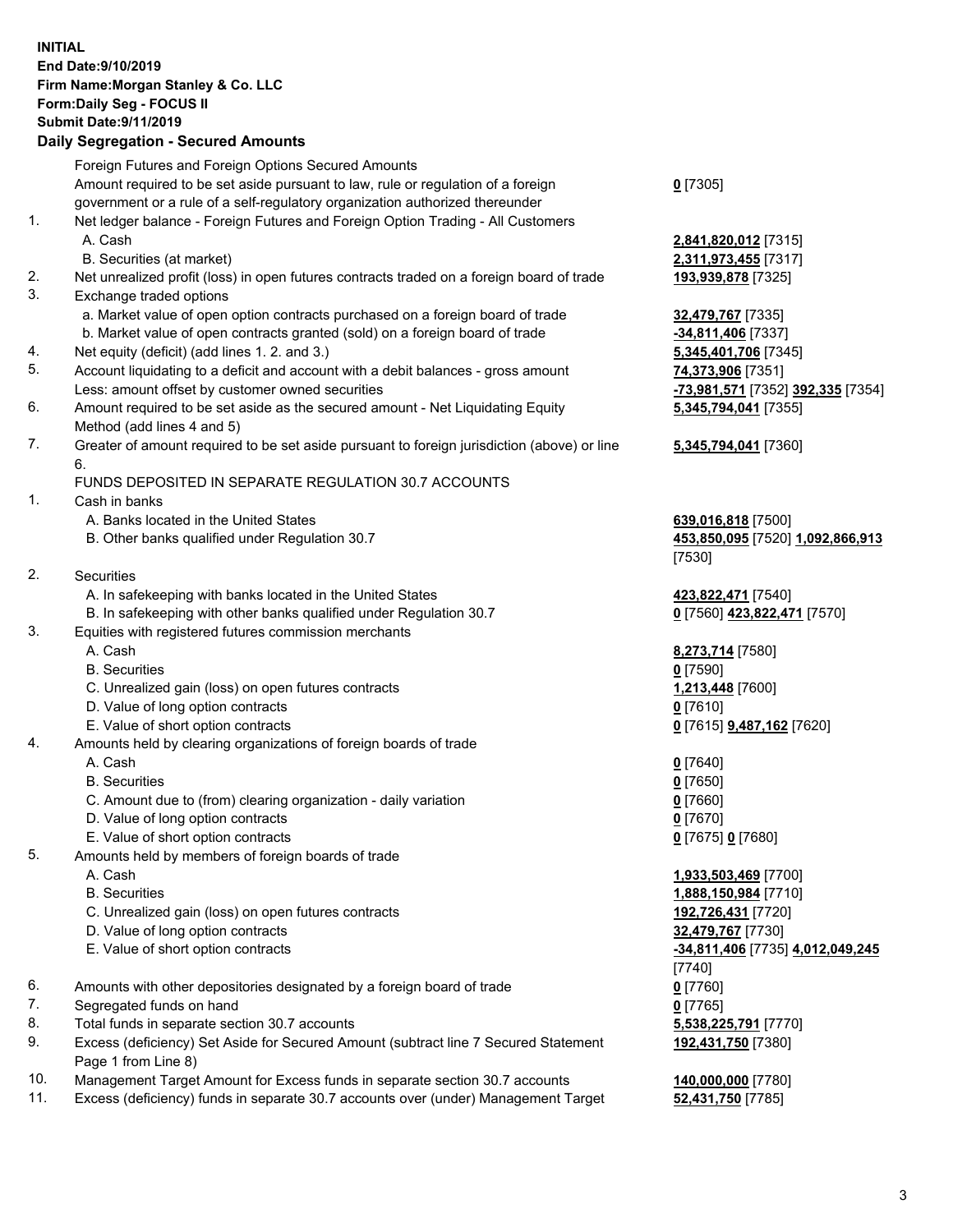|          | <b>INITIAL</b><br>End Date: 9/10/2019<br>Firm Name: Morgan Stanley & Co. LLC<br>Form: Daily Seg - FOCUS II<br><b>Submit Date: 9/11/2019</b> |                                                          |
|----------|---------------------------------------------------------------------------------------------------------------------------------------------|----------------------------------------------------------|
|          | Daily Segregation - Segregation Statement                                                                                                   |                                                          |
|          | SEGREGATION REQUIREMENTS(Section 4d(2) of the CEAct)                                                                                        |                                                          |
| 1.       | Net ledger balance                                                                                                                          |                                                          |
|          | A. Cash                                                                                                                                     | 10,591,290,074 [7010]                                    |
|          | B. Securities (at market)                                                                                                                   | 6,444,775,834 [7020]                                     |
| 2.       | Net unrealized profit (loss) in open futures contracts traded on a contract market                                                          | <mark>-596,386,841</mark> [7030]                         |
| 3.       | Exchange traded options                                                                                                                     |                                                          |
|          | A. Add market value of open option contracts purchased on a contract market                                                                 | 790,337,210 [7032]                                       |
|          | B. Deduct market value of open option contracts granted (sold) on a contract market                                                         | <mark>-683,788,699</mark> [7033]                         |
| 4.<br>5. | Net equity (deficit) (add lines 1, 2 and 3)                                                                                                 | <u>16,546,227,578</u> [7040]                             |
|          | Accounts liquidating to a deficit and accounts with                                                                                         |                                                          |
|          | debit balances - gross amount<br>Less: amount offset by customer securities                                                                 | 826,747,164 [7045]<br>-825,831,202 [7047] 915,962 [7050] |
| 6.       | Amount required to be segregated (add lines 4 and 5)                                                                                        | 16,547,143,540 [7060]                                    |
|          | FUNDS IN SEGREGATED ACCOUNTS                                                                                                                |                                                          |
| 7.       | Deposited in segregated funds bank accounts                                                                                                 |                                                          |
|          | A. Cash                                                                                                                                     | 3,651,356,387 [7070]                                     |
|          | B. Securities representing investments of customers' funds (at market)                                                                      | $0$ [7080]                                               |
|          | C. Securities held for particular customers or option customers in lieu of cash (at                                                         | 743,363,918 [7090]                                       |
|          | market)                                                                                                                                     |                                                          |
| 8.       | Margins on deposit with derivatives clearing organizations of contract markets                                                              |                                                          |
|          | A. Cash                                                                                                                                     | 6,780,608,322 [7100]                                     |
|          | B. Securities representing investments of customers' funds (at market)                                                                      | $0$ [7110]                                               |
|          | C. Securities held for particular customers or option customers in lieu of cash (at                                                         | 5,701,411,916 [7120]                                     |
|          | market)                                                                                                                                     |                                                          |
| 9.       | Net settlement from (to) derivatives clearing organizations of contract markets                                                             | <u>-156,788,999</u> [7130]                               |
| 10.      | Exchange traded options                                                                                                                     |                                                          |
|          | A. Value of open long option contracts                                                                                                      | 790,337,210 [7132]                                       |
|          | B. Value of open short option contracts                                                                                                     | -683,788,699 [7133]                                      |
| 11.      | Net equities with other FCMs                                                                                                                |                                                          |
|          | A. Net liquidating equity                                                                                                                   | 10,858,065 [7140]                                        |
|          | B. Securities representing investments of customers' funds (at market)                                                                      | $0$ [7160]                                               |
|          | C. Securities held for particular customers or option customers in lieu of cash (at                                                         | $0$ [7170]                                               |
|          | market)                                                                                                                                     |                                                          |
| 12.      | Segregated funds on hand                                                                                                                    | $0$ [7150]                                               |
| 13.      | Total amount in segregation (add lines 7 through 12)                                                                                        | 16,837,358,120 [7180]                                    |
| 14.      | Excess (deficiency) funds in segregation (subtract line 6 from line 13)                                                                     | 290,214,580 [7190]                                       |
| 15.      | Management Target Amount for Excess funds in segregation                                                                                    | 235,000,000 [7194]                                       |

16. Excess (deficiency) funds in segregation over (under) Management Target Amount Excess

**55,214,580** [7198]